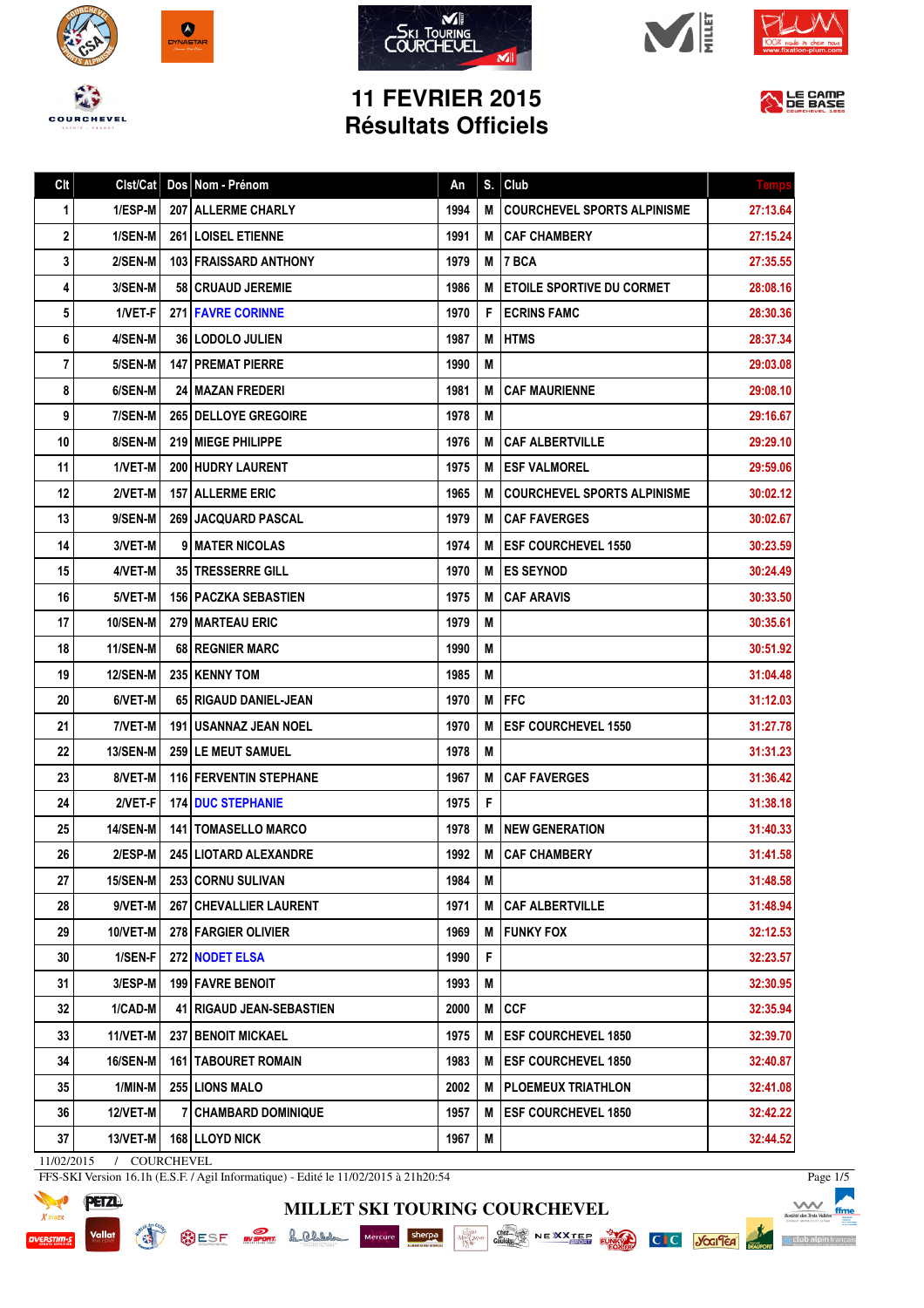| Clt | Clst/Cat        | Dos Nom - Prénom                     | An   | S. | Club                               | <b>Temps</b> |
|-----|-----------------|--------------------------------------|------|----|------------------------------------|--------------|
| 38  | 4/ESP-M         | <b>176 PERRIER ALEXIS</b>            | 1994 | M  | <b>ESF COURCHEVEL 1850</b>         | 32:46.90     |
| 39  | 2/CAD-M         | <b>85   CERUTTI HUGO</b>             | 2000 | М  | <b>HTMS</b>                        | 32:49.35     |
| 40  | 14/VET-M        | <b>39 DOMERGUE BERNARD</b>           | 1958 | M  | <b>ESF AIME</b>                    | 32:52.74     |
| 41  | 17/SEN-M        | 52 VIGNOUD ADRIEN                    | 1986 | M  | <b>CAF MOUTIERS</b>                | 32:53.84     |
| 42  | 5/ESP-M         | 243 GURLY ROBINSON                   | 1994 | M  | <b>ESF COURCHEVEL 1850</b>         | 33:02.42     |
| 43  | 3/VET-F         | <b>232 LATHURAZ VERONIQUE</b>        | 1968 | F  |                                    | 33:02.67     |
| 44  | <b>18/SEN-M</b> | <b>244 TRUPKIEWICZ YAN</b>           | 1980 | M  |                                    | 33:18.03     |
| 45  | <b>15/VET-M</b> | <b>102   DEVOS LAURENT</b>           | 1963 | M  | <b>CAF FAVERGES</b>                | 33:19.57     |
| 46  | 16/VET-M        | <b>87   CHARLES CHARLY</b>           | 1971 | M  |                                    | 33:19.61     |
| 47  | 17/VET-M        | <b>11 DAVID GREGORY</b>              | 1971 | M  |                                    | 33:21.99     |
| 48  | 18/VET-M        | <b>19 ZAMBON THIERRY</b>             | 1962 | M  |                                    | 33:31.43     |
| 49  | 19/VET-M        | <b>262   CHEDAL ANGLAY JOSEPH</b>    | 1959 | M  |                                    | 33:45.69     |
| 50  | 20/VET-M        | 56 DE THIERSANT PASCAL               | 1962 | M  | <b>COURCHEVEL SPORTS ALPINISME</b> | 33:53.48     |
| 51  | 21/VET-M        | <b>76 SOCQUET MANU</b>               | 1970 | M  |                                    | 33:54.28     |
| 52  | 22/VET-M        | <b>104 BOISTE SEBASTIEN</b>          | 1975 | M  | <b>ROC ALTITUDE</b>                | 34:17.93     |
| 53  | 23/VET-M        | 115 GRANGER JEAN MARC                | 1962 | M  | <b>CAF VANOISE TARENTAISE</b>      | 34:21.64     |
| 54  | 1/JUN-M         | 215 VIALLY MAXENCE                   | 1997 | Μ  |                                    | 34:22.74     |
| 55  | 24/VET-M        | 264 PETITJEAN ROBERT                 | 1959 | M  | <b>COURCHEVEL SPORTS ALPINISME</b> | 34:23.82     |
| 56  | 4/VET-F         | <b>248 CHENAL CLAUDE</b>             | 1967 | F  |                                    | 34:29.05     |
| 57  | <b>19/SEN-M</b> | <b>23 VANNESSON JULIEN</b>           | 1987 | M  |                                    | 34:30.03     |
| 58  | 2/SEN-F         | <b>170 GUIZIOU KATELL</b>            | 1979 | F  | <b>CAF ALBERTVILLE</b>             | 34:54.33     |
| 59  | 25/VET-M        | <b>42 ARTHAULD STEPHANE</b>          | 1971 | M  |                                    | 35:30.89     |
| 60  | <b>20/SEN-M</b> | <b>64 CROSET PATRICK</b>             | 1983 | M  | 7 BCA                              | 35:38.71     |
| 61  | <b>21/SEN-M</b> | <b>241 I DENARIE JEAN CHRISTOPHE</b> | 1979 | M  | <b>ESF COURCHEVEL 1650</b>         | 36:04.85     |
| 62  | 5/VET-F         | <b>252 FERRAGU SYLVIE</b>            | 1966 | F  | <b>ESF COURCHEVEL 1550</b>         | 36:09.63     |
| 63  | <b>22/SEN-M</b> | <b>44 RUFFET BON CORPS ROMAN</b>     | 1981 | M  | <b>DYNASTAR</b>                    | 36:16.27     |
| 64  | 23/SEN-M        | 77 BRONSTEIN DANIEL-JEAN             | 1977 | Μ  |                                    | 36:18.79     |
| 65  | <b>26/VET-M</b> | <b>71 I DENCHE PIERRE</b>            | 1972 | M  |                                    | 36:22.77     |
| 66  | 1/SVET-M        | 231 FAVRE ARMAND                     | 1953 | M  | <b>ESF COURCHEVEL 1850</b>         | 36:40.33     |
| 67  | 27/VET-M        | <b>162 PRAT FREDERIC</b>             | 1972 | M  | <b>INSULABIKE PORTO VECCHIO</b>    | 36:40.53     |
| 68  | <b>28/VET-M</b> | <b>178 CUMMING DAVE</b>              | 1958 | M  |                                    | 36:42.62     |
| 69  | <b>29/VET-M</b> | <b>260   GARIN STEPHANE</b>          | 1975 | Μ  | <b>7 BCA</b>                       | 36:44.98     |
| 70  | 24/SEN-M        | 217 BAL BAPTISTE                     | 1979 | M  |                                    | 37:15.62     |
| 71  | <b>25/SEN-M</b> | <b>83 GRAILLE JEREMIE</b>            | 1979 | Μ  |                                    | 37:59.38     |
| 72  | 30/VET-M        | 53 SETIEY LAURENT                    | 1968 | M  | <b>COURCHEVEL SPORTS ALPINISME</b> | 38:12.73     |
| 73  | <b>26/SEN-M</b> | <b>14 PEDRON RAPHAEL</b>             | 1988 | M  | <b>7 BCA</b>                       | 38:21.71     |
| 74  | 27/SEN-M        | <b>67 MASCLET PIERRE</b>             | 1979 | M  |                                    | 38:26.80     |
| 75  | 31/VET-M        | <b>69 I VALLIER STEPHANE</b>         | 1972 | M  |                                    | 38:28.54     |
| 76  | <b>28/SEN-M</b> | 292 GUNTZ JEREMY                     | 1983 | M  | <b>ESF COURCHEVEL 1550</b>         | 38:31.57     |
| 77  | 32/VET-M        | <b>196 SILVA FREDERIC</b>            | 1962 | M  | <b>ESF COURCHEVEL 1850</b>         | 38:34.87     |
| 78  | 33/VET-M        | 54   CATELLA NICOLAS                 | 1974 | M  | <b>ASM</b>                         | 38:45.03     |
| 79  | 34/VET-M        | 114 CHEVALLIER PATRICK               | 1962 | M  | <b>COURCHEVEL SPORTS ALPINISME</b> | 39:08.72     |

11/02/2015 / COURCHEVEL

FFS-SKI Version 16.1h (E.S.F. / Agil Informatique) - Edité le 11/02/2015 à 21h20:55

Page 2/5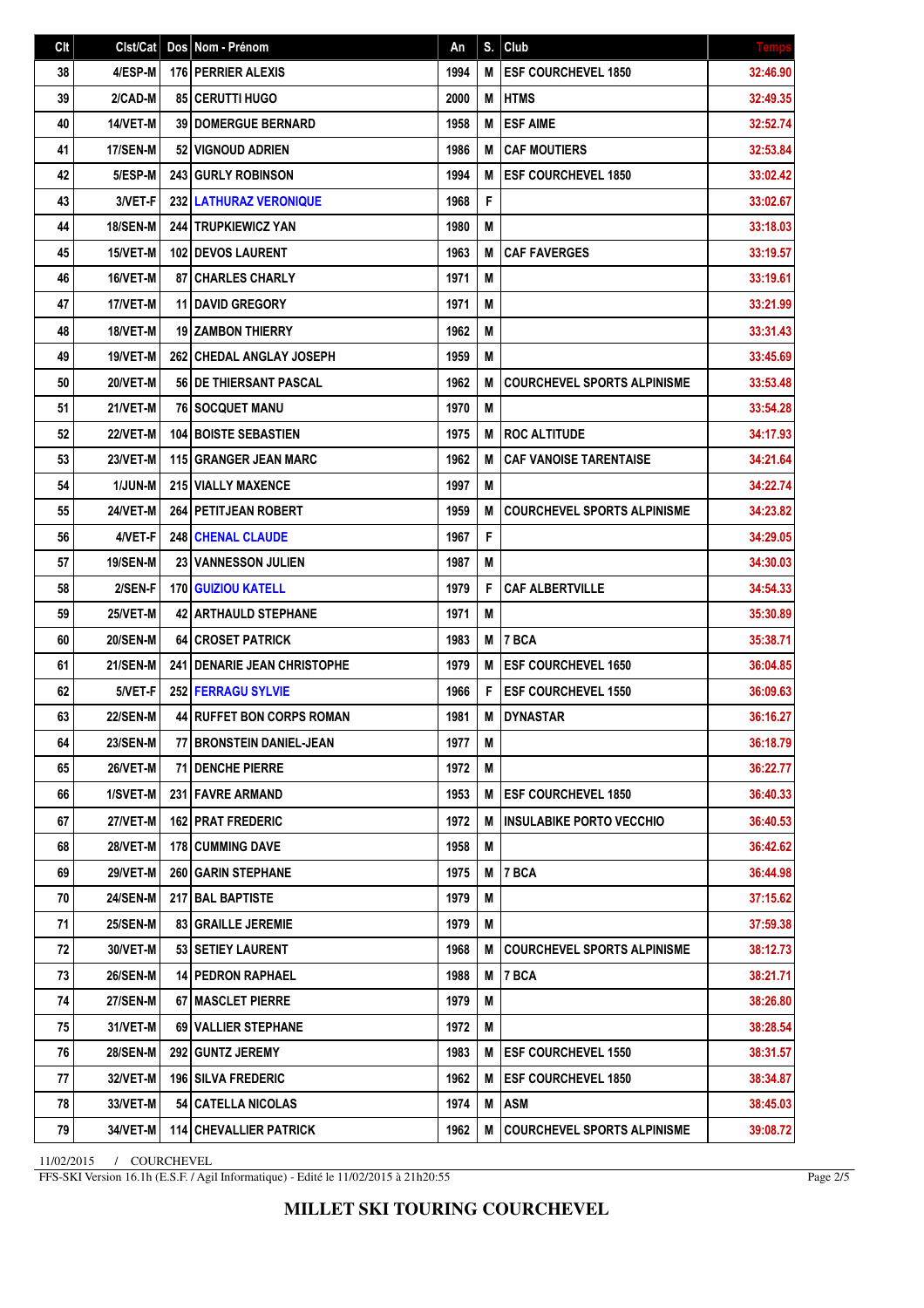| Clt | Clst/Cat        | Dos Nom - Prénom               | An   | S. | Club                               | <b>Temps</b> |
|-----|-----------------|--------------------------------|------|----|------------------------------------|--------------|
| 80  | 3/SEN-F         | 13 O BRIEN JOANNA              | 1983 | F  |                                    | 39:20.97     |
| 81  | <b>29/SEN-M</b> | <b>175 PINET FREDERIC</b>      | 1977 | M  |                                    | 39:40.18     |
| 82  | 30/SEN-M        | 234 CHARDON CEDRIC             | 1981 | M  | <b>ESF COURCHEVEL 1850</b>         | 39:47.95     |
| 83  | 35/VET-M        | 246 GUICHARD CEDRIC            | 1974 | M  |                                    | 39:49.82     |
| 84  | 36/VET-M        | <b>17 GUICHARD CHRISTOPHE</b>  | 1969 | M  |                                    | 40:20.07     |
| 85  | 37/VET-M        | <b>151 JUGAND SYLVAIN</b>      | 1972 | Μ  |                                    | 40:29.87     |
| 86  | 38/VET-M        | <b>3 PACHOUD DENIS</b>         | 1959 | M  | <b>CAF FAVERGES</b>                | 40:31.33     |
| 87  | 6/VET-F         | <b>63 HENRAS STEPHANIE</b>     | 1967 | F  | <b>ESF COURCHEVEL 1550</b>         | 40:32.98     |
| 88  | 39/VET-M        | <b>28   DENJEAN ERIC</b>       | 1969 | M  |                                    | 40:33.23     |
| 89  | 40/VET-M        | <b>212 I VALICEK LUDVICK</b>   | 1968 | M  | <b>ESF COURCHEVEL 1850</b>         | 40:35.39     |
| 90  | <b>31/SEN-M</b> | 82 MONSEUR ALEXANDRE           | 1977 | M  |                                    | 40:45.16     |
| 91  | 7/VET-F         | <b>274 DAFFIN MELANIE</b>      | 1975 | F  |                                    | 40:49.71     |
| 92  | 1/ESP-F         | 233   GUILLERMO CHARLOTTE      | 1994 | F  | <b>ESF COURCHEVEL 1850</b>         | 41:10.69     |
| 93  | 1/CAD-F         | 51 DAVID CLEMENCE              | 2000 | F  |                                    | 41:15.92     |
| 94  | 3/CAD-M         | <b>70 CHEVALLIER MATHIS</b>    | 1999 | M  |                                    | 41:17.03     |
| 95  | 8/VET-F         | <b>148 BARTNICKI MIREILLE</b>  | 1970 | F  | <b>CAF ALBERTVILLE</b>             | 41:35.41     |
| 96  | 41/VET-M        | 193 MARTIN STEFAN              | 1965 | M  |                                    | 41:47.61     |
| 97  | 4/CAD-M         | 273 DOMITILE BENJAMIN          | 2000 | M  | <b>CCF</b>                         | 41:47.86     |
| 98  | 42/VET-M        | <b>169 ROBINSON ANDREW</b>     | 1966 | M  |                                    | 41:49.44     |
| 99  | 9/VET-F         | <b>80   MONGELLAZ MICHELE</b>  | 1956 | F  |                                    | 41:57.47     |
| 100 | 5/CAD-M         | 5 ALLEMOZ THEO                 | 1999 | M  |                                    | 41:58.20     |
| 101 | 2/SVET-M        | 277   DOIX PHILIPPE            | 1947 | M  | <b>ESF COURCHEVEL 1850</b>         | 42:00.49     |
| 102 | 43/VET-M        | <b>238 ROMANET STEEVE</b>      | 1969 | M  |                                    | 42:20.28     |
| 103 | 6/ESP-M         | 216 BULTEAU PAUL               | 1992 | M  |                                    | 42:24.75     |
| 104 | 44/VET-M        | <b>20 LIONS CHRISTOPHE</b>     | 1969 | M  |                                    | 42:26.99     |
| 105 | 32/SEN-M        | 113 RICHARD LAURENT            | 1979 | M  |                                    | 42:27.50     |
| 106 | 4/SEN-F         | <b>195 EVANS ASHLEY</b>        | 1986 | F  |                                    | 42:35.06     |
| 107 | <b>45/VET-M</b> | <b>30   CANATELLA PHILIPPE</b> | 1973 | M  |                                    | 42:45.27     |
| 108 | 1/BEN-F         | 146 RAOULT ZOE                 | 2003 | F  | <b>SKI FOND DE BOZEL</b>           | 42:53.45     |
| 109 | 46/VET-M        | <b>247   CHEPEAUX YANN</b>     | 1973 | Μ  |                                    | 42:58.01     |
| 110 | 6/CAD-M         | 258 LIONS TANGUY               | 1999 | M  |                                    | 42:58.84     |
| 111 | 47/VET-M        | 59 BLANC YVES                  | 1969 | Μ  | <b>ESF COURCHEVEL 1650</b>         | 43:23.09     |
| 112 | <b>3/SVET-M</b> | 119 JANNI ROBERT               | 1953 | M  | <b>ESF COURCHEVEL 1550</b>         | 43:28.74     |
| 113 | 2/JUN-M         | 256 LIONS LOIC                 | 1997 | M  |                                    | 43:46.08     |
| 114 | 48/VET-M        | 40 BUISSON LAURENT             | 1962 | M  |                                    | 43:50.47     |
| 115 | 49/VET-M        | <b>257 LE TEXIER ERIC</b>      | 1973 | Μ  |                                    | 43:51.03     |
| 116 | <b>50/VET-M</b> | <b>165   CHALUMEAU DAVID</b>   | 1971 | M  |                                    | 43:54.40     |
| 117 | 5/SEN-F         | <b>158 FRANCHINO MIREILLE</b>  | 1979 | F  | <b>COURCHEVEL SPORTS ALPINISME</b> | 44:01.82     |
| 118 | 51/VET-M        | <b>164 EMONET GILLES</b>       | 1969 | M  |                                    | 44:51.94     |
| 119 | <b>52/VET-M</b> | <b>155 MUGNIER PHILIPPE</b>    | 1959 | M  | <b>ESF COURCHEVEL 1850</b>         | 44:58.17     |
| 120 | <b>53/VET-M</b> | <b>112 JACQUOTOT PASCAL</b>    | 1962 | M  | <b>CAF ALBERTVILLE</b>             | 45:04.68     |
| 121 | 4/SVET-M        | 276 GROMIER DOMINIQUE          | 1954 | M  |                                    | 45:06.14     |

11/02/2015 / COURCHEVEL

FFS-SKI Version 16.1h (E.S.F. / Agil Informatique) - Edité le 11/02/2015 à 21h20:55

Page 3/5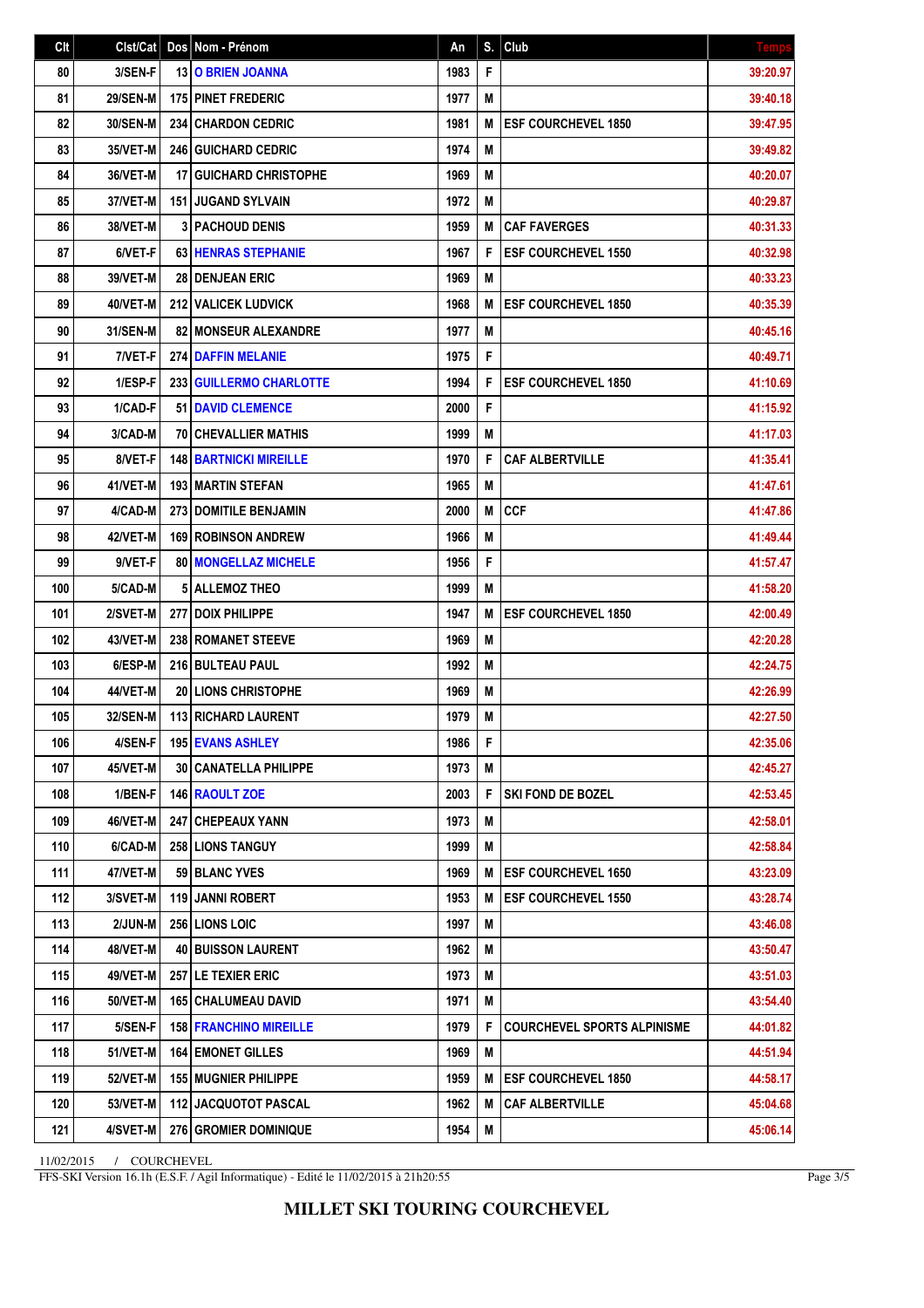| Clt | Clst/Cat        | Dos Nom - Prénom                     | An   | S. | Club                               | <b>Temps</b> |
|-----|-----------------|--------------------------------------|------|----|------------------------------------|--------------|
| 122 | 1/MIN-F         | <b>154 MARHIC CHIARA</b>             | 2002 | F  |                                    | 45:33.57     |
| 123 | 33/SEN-M        | 236   MELILLO GUILLAUME              | 1985 | M  | <b>ESF COURCHEVEL 1850</b>         | 45:44.77     |
| 124 | 34/SEN-M        | 100 GROMIER ARNAUD                   | 1982 | M  |                                    | 45:49.83     |
| 125 | <b>54/VET-M</b> | <b>167 LEMOINE YOHAN</b>             | 1972 | M  | <b>ESF COURCHEVEL 1650</b>         | 45:59.89     |
| 126 | 6/SEN-F         | 242 PELLETIER AURELIE                | 1986 | F  | <b>COURCHEVEL SPORTS ALPINISME</b> | 46:05.33     |
| 127 | 5/SVET-M        | <b>254 I SUMPTER RICH</b>            | 1951 | M  | <b>TRIATHLON ANGLAIS</b>           | 46:09.06     |
| 128 | <b>55/VET-M</b> | <b>89 I DURANSSEAU JEAN FRANCOIS</b> | 1969 | M  |                                    | 46:22.26     |
| 129 | 6/SVET-M        | <b>163 WIPLIER ETIENNE</b>           | 1948 | M  |                                    | 46:27.90     |
| 130 | 56/VET-M        | <b>192   ANDRE JEREME</b>            | 1970 | M  |                                    | 46:32.36     |
| 131 | 1/BEN-M         | <b>172 DORIDOT WILLIAM</b>           | 2003 | M  |                                    | 46:45.38     |
| 132 | 3/JUN-M         | <b>179 THOMAS SIRIMON</b>            | 1997 | M  |                                    | 47:16.41     |
| 133 | 35/SEN-M        | <b>204 SUMMERS PETER</b>             | 1977 | M  |                                    | 47:42.58     |
| 134 | 36/SEN-M        | 75 DURANSSEAU ALEXANDRE              | 1986 | M  |                                    | 47:52.74     |
| 135 | 57/VET-M        | <b>239 VITALE CRISTIANO</b>          | 1970 | M  |                                    | 48:13.14     |
| 136 | 2/MIN-M         | 61 MATER HUGO                        | 2002 | M  |                                    | 48:52.94     |
| 137 | <b>58/VET-M</b> | 88 JOINNEAU PIERRE                   | 1970 | M  |                                    | 49:05.49     |
| 138 | <b>59/VET-M</b> | <b>197 INICOLAS JEAN</b>             | 1972 | M  |                                    | 49:51.29     |
| 139 | 7/CAD-M         | <b>205 JUGAND HUGO</b>               | 2000 | M  |                                    | 50:01.20     |
| 140 | 7/SEN-F         | 213 GREMEN ANDREANNE                 | 1988 | F  | <b>ESF COURCHEVEL 1550</b>         | 50:21.98     |
| 141 | 60/VET-M        | 72 GILBERT PHILIPPE                  | 1960 | M  |                                    | 50:35.02     |
| 142 | 2/BEN-M         | <b>171 FLON MARIUS</b>               | 2005 | M  |                                    | 51:06.32     |
| 143 | 61/VET-M        | 198 RIOU VINCENT                     | 1972 | M  |                                    | 51:13.28     |
| 144 | 8/SEN-F         | 50 COSTY SOPHIE                      | 1984 | F  |                                    | 51:24.96     |
| 145 | 62/VET-M        | 57 BUILTY OLIVIER                    | 1975 | M  |                                    | 51:25.89     |
| 146 | 63/VET-M        | <b>46 ROBERT LOICK</b>               | 1971 | M  |                                    | 51:42.35     |
| 147 | 64/VET-M        | 150 LAURENE CYRIL                    | 1975 | M  |                                    | 51:59.94     |
| 148 | 10/VET-F        | <b>166 MALBRAN FLORENCIA</b>         | 1975 | F  |                                    | 52:12.12     |
| 149 | 3/MIN-M         | <b>142 FERVENTIN TIM</b>             | 2001 | Μ  |                                    | 52:32.80     |
| 150 | 65/VET-M        | 66 WILSON CHRIS                      | 1971 | M  |                                    | 52:39.47     |
| 151 | 2/ESP-F         | <b>194 SPIERS KELLY</b>              | 1992 | F  |                                    | 52:49.20     |
| 152 | 1/SVET-F        | <b>37 FACHE MARTINE</b>              | 1953 | F  |                                    | 55:44.63     |
| 153 | 66/VET-M        | <b>16 VANIER HUGUES</b>              | 1966 | M  |                                    | 55:57.17     |
| 154 | 9/SEN-F         | <b>48 BELISON LOUISE</b>             | 1990 | F  | <b>ESF COURCHEVEL 1550</b>         | 56:22.71     |
| 155 | 11/VET-F        | <b>140 COUSSONNEAU CLEMENCE</b>      | 1975 | F  |                                    | 56:23.29     |
| 156 | 37/SEN-M        | 275 CLAIZON BENOIT                   | 1983 | M  | DYNASTAR                           | 56:26.64     |
| 157 | 8/CAD-M         | <b>18 HENRAS ROBIN</b>               | 2000 | M  |                                    | 57:57.35     |
| 158 | 12/VET-F        | 21 THOMAS ANNE                       | 1972 | F  |                                    | 58:22.99     |
| 159 | 67/VET-M        | <b>145 THOMAS MIKE</b>               | 1963 | M  |                                    | 58:51.51     |
| 160 | <b>10/SEN-F</b> | <b>173 BRONSTEIN JANA</b>            | 1978 | F  |                                    | 1h00:47.89   |
| 161 | 1/JUN-F         | <b>214 ROMANET LISA</b>              | 1995 | F  |                                    | 1h04:38.87   |
| 162 | 68/VET-M        | 111 CAREL IVAN                       | 1968 | Μ  |                                    | 1h04:57.86   |
| 163 | 13/VET-F        | 60 POULET ALICE                      | 1971 | F  |                                    | 1h05:16.28   |

11/02/2015 / COURCHEVEL

FFS-SKI Version 16.1h (E.S.F. / Agil Informatique) - Edité le 11/02/2015 à 21h20:55

Page 4/5